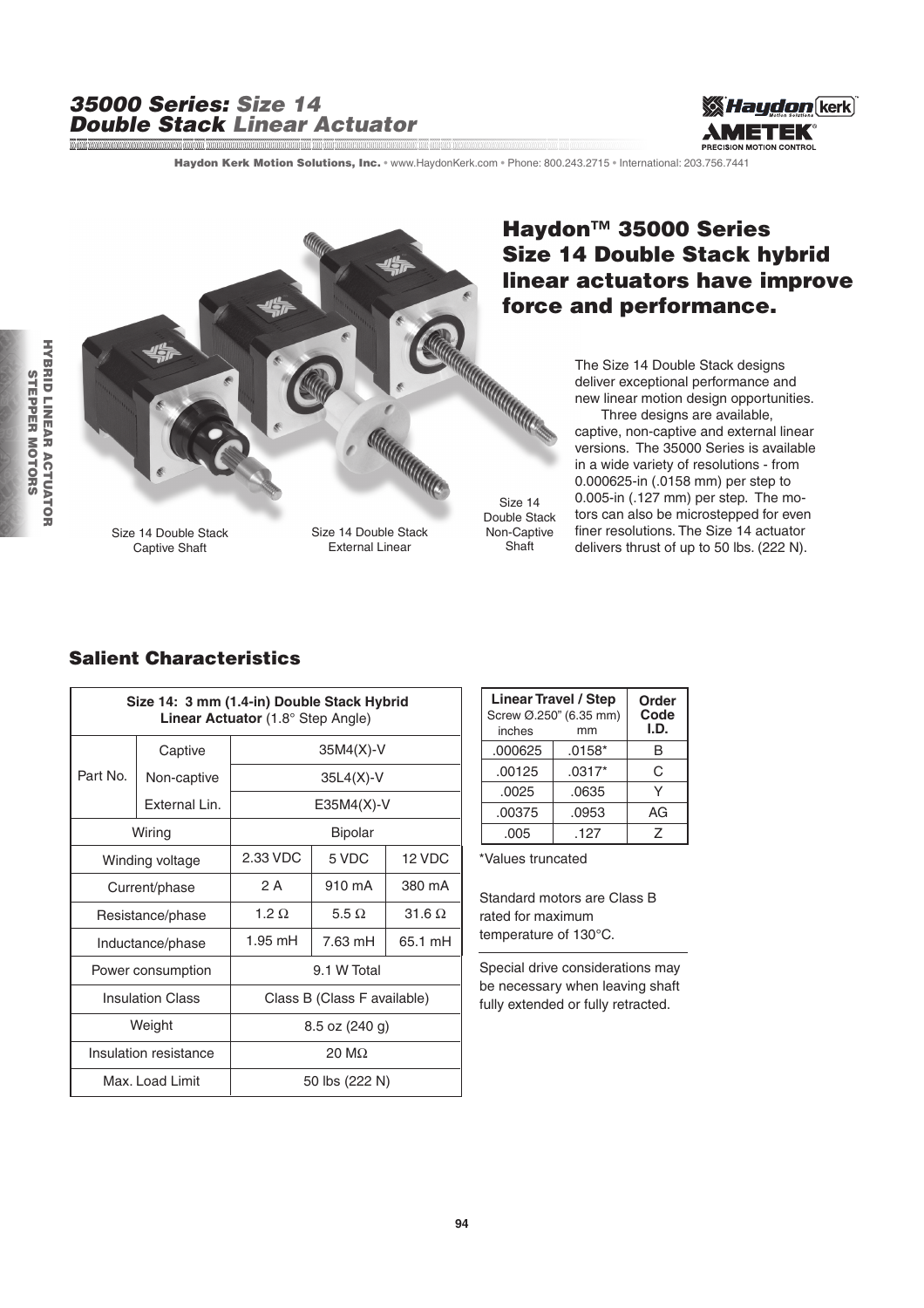

### 35000 Series: Size 14 Double Stack Dimensional Drawings

Haydon Kerk Motion Solutions, Inc. · www.HaydonKerk.com · Phone: 800.243.2715 · International: 203.756.7441

# Captive Lead-screw



DIMENSION "A" MAX